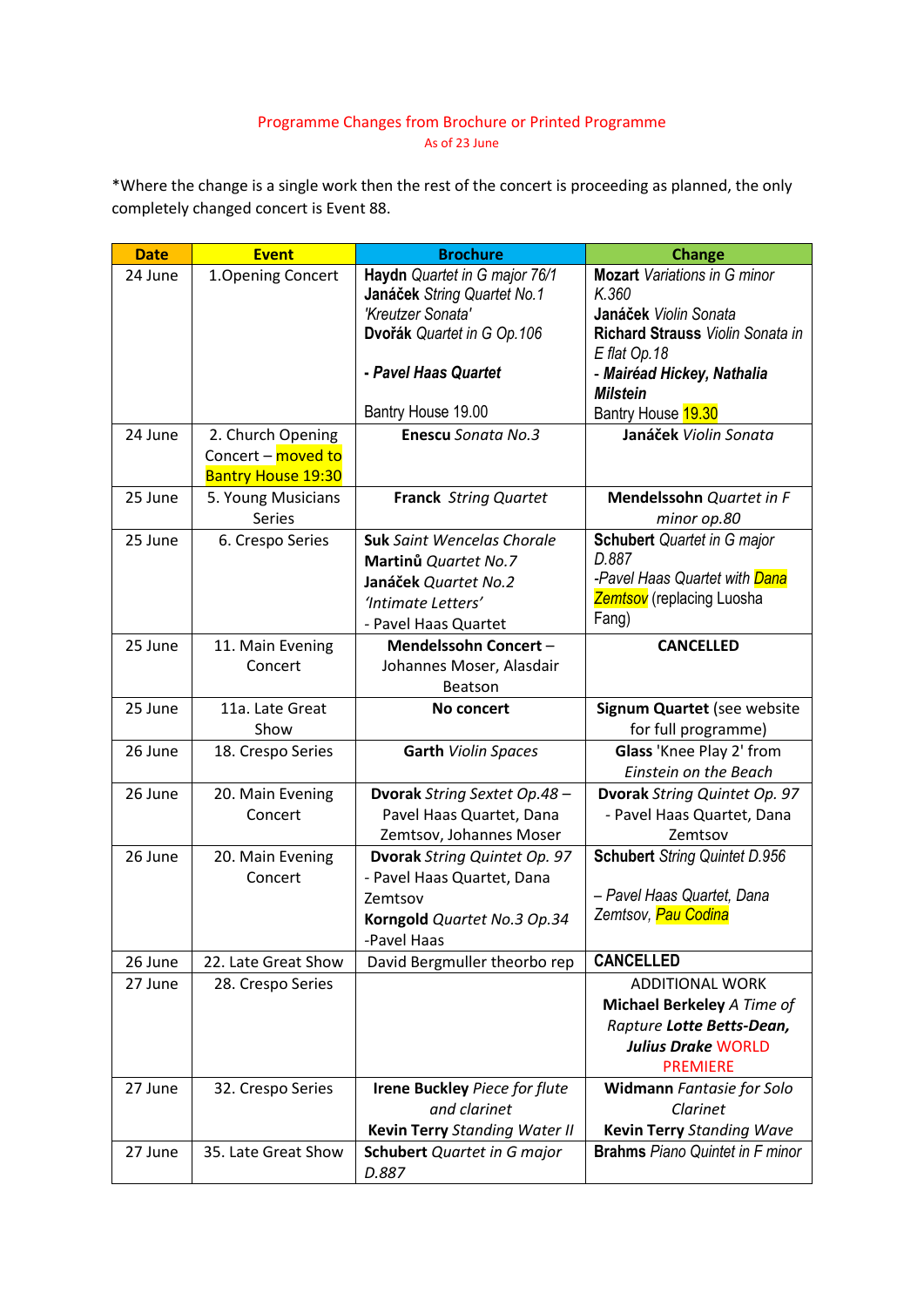|         |                                    | -Pavel Haas Quartet                                                                                                                                                                                                                                                                                                                                                                                          | -Pavel Haas Quartet with Dana<br><b>Zemtsov</b> and <b>Boris Giltburg</b>                                                                                                                                                                                                                                                                                                                                                                                                                                                                                                      |
|---------|------------------------------------|--------------------------------------------------------------------------------------------------------------------------------------------------------------------------------------------------------------------------------------------------------------------------------------------------------------------------------------------------------------------------------------------------------------|--------------------------------------------------------------------------------------------------------------------------------------------------------------------------------------------------------------------------------------------------------------------------------------------------------------------------------------------------------------------------------------------------------------------------------------------------------------------------------------------------------------------------------------------------------------------------------|
| 27 June | 36. Late Great Show                | <b>Ensemble Koln, Ruth Padel</b><br><b>Biber</b> Mystery Sonata 'Joyful'                                                                                                                                                                                                                                                                                                                                     | <b>CANCELLED</b>                                                                                                                                                                                                                                                                                                                                                                                                                                                                                                                                                               |
| 28 June | 45. Masterclass                    | <b>Sonoro Quartet with Brett</b><br>Dean                                                                                                                                                                                                                                                                                                                                                                     | Sonoro Quartet with Richard<br><b>Ireland</b>                                                                                                                                                                                                                                                                                                                                                                                                                                                                                                                                  |
| 28 June | 47. Main Evening<br>Concert        | <b>Schubert</b> String Quintet D.956<br>- Pavel Haas Quartet,<br><b>Johannes Moser</b>                                                                                                                                                                                                                                                                                                                       | <b>Schubert</b> String Quintet D.956<br>– Pavel Haas Quartet, <mark>Pau</mark><br>Codina                                                                                                                                                                                                                                                                                                                                                                                                                                                                                       |
| 28 June | 47. Main Evening<br>Concert        | <b>Schubert</b> String Quintet D.956<br>- Pavel Haas Quartet, Pau<br>Codina                                                                                                                                                                                                                                                                                                                                  | <b>Dvořák</b><br>Piano Trio No.2 in G minor,<br>Piano Trio No.4 in E minor,<br>Dumky<br>– <mark>Veronika Jarůšková, Peter</mark><br>Jarůšek(from Pavel Haas<br><b>Quartet), Boris Giltburg</b>                                                                                                                                                                                                                                                                                                                                                                                 |
| 28 June | 49. Late Great Show                | <b>Ensemble Koln, Ruth Padel</b><br><b>Biber Mystery Sonata</b><br>'Sorrowful'                                                                                                                                                                                                                                                                                                                               | <b>CANCELLED</b>                                                                                                                                                                                                                                                                                                                                                                                                                                                                                                                                                               |
| 29 June | 52. Coffee Concert                 | <b>Ensemble Koln, Ruth Padel</b><br><b>Biber Mystery Sonata</b><br>'Glorious'                                                                                                                                                                                                                                                                                                                                | Orsino Ensemble, Alasdair<br><b>Beatson</b><br><b>Kalevi Aho Wind Quintet 1</b><br><b>Thuille Wind Sextet</b>                                                                                                                                                                                                                                                                                                                                                                                                                                                                  |
| 29 June | 55. Crespo Series                  | Orsino Ensemble, Alasdair<br><b>Beatson</b><br>Kalevi Aho Wind Quintet 1<br><b>Thuille Wind Sextet</b>                                                                                                                                                                                                                                                                                                       | Moved to 11:00 St Brendan's<br><b>Church 29 June</b>                                                                                                                                                                                                                                                                                                                                                                                                                                                                                                                           |
| 29 June | 56. How to choose<br>an instrument | <b>Johannes Moser</b>                                                                                                                                                                                                                                                                                                                                                                                        | <b>CANCELLED</b>                                                                                                                                                                                                                                                                                                                                                                                                                                                                                                                                                               |
| 30 June | 67. Crespo Series                  | <b>Rainer Zipperling, Michael</b><br>Borgstede Bach gamba<br>sontats                                                                                                                                                                                                                                                                                                                                         | <b>CANCELLED</b>                                                                                                                                                                                                                                                                                                                                                                                                                                                                                                                                                               |
| 30 June | 73. Main Evening<br>Concert        | Deirdre Gribbin Maps of<br>Awakening - Malachy<br><b>Robinson</b><br>Brahms 2 Geistliche Lieder-<br>Lotte Betts-Dean, Brett Dean,<br>Jospeh Havlat<br>Rubbra 2 Sonnets<br>Works by Bliss, Marx, Bach<br>Works for voice and viola by<br><b>Beamish, Saariaho, Vaughan</b><br><b>Williams</b><br><b>New work by Brett Dean</b><br>Caroline Shaw Can' voi l'aube<br>- Lotte Betts-Dean, Hill<br><b>Quartet</b> | Caroline Shaw Can' voi l'aube<br>– Lotte Betts-Dean, Hill<br><b>Quartet</b><br>Katie Noonan Song of Hope -<br><b>Lotte Betts-Dean, Hill</b><br><b>Quartet</b><br><b>Kate Bush (arr Brett Dean)</b><br>The Man with the Child in his<br><b>Eyes - Lotte Betts-Dean, Hill</b><br><b>Quartet</b><br><b>Joseph Marx Durch</b><br>Einsamkeiten - Lotte Betts-<br>Dean, Brett Dean, Joseph<br><b>Havlat</b><br><b>Arthur Bliss Two Nursery</b><br>Rhymes - Lotte Betts-Dean,<br><b>Brett Dean, Joseph Havlat</b><br><b>Edmund Rubbra Two Sonnets</b><br>by William Alabaster - Lotte |